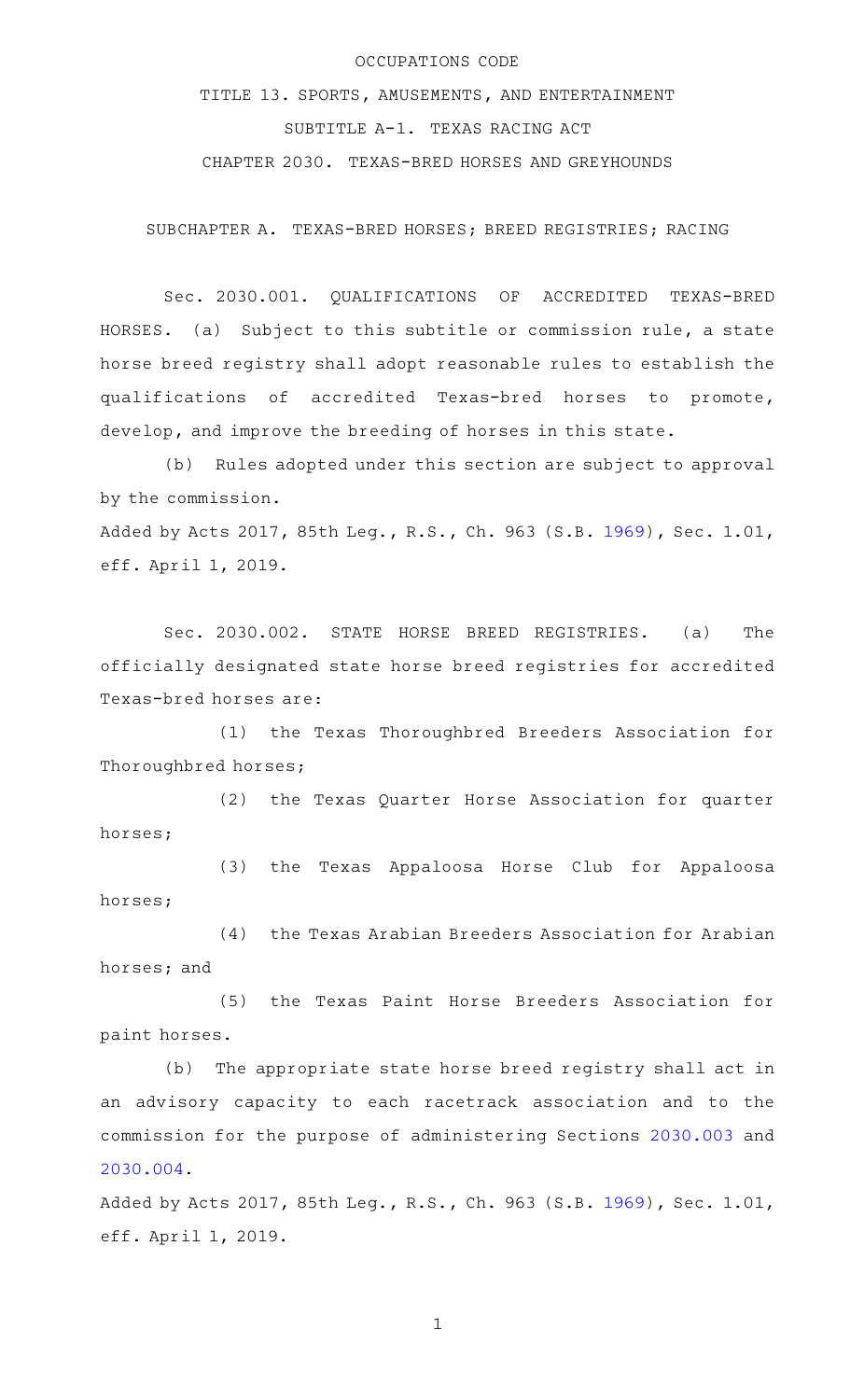Sec. 2030.003. TEXAS-BRED RACES. (a) In this section, "Texas-bred race" means a race limited to accredited Texas-bred horses.

(b) A racetrack association shall provide for the running of Texas-bred races.

(c) Except as provided by Subsection (d), on each horse racing day, a racetrack association shall provide for the running of at least two Texas-bred races, including one race restricted to maidens.

(d) In accordance with commission rule, a racetrack association may defer the running of one or both of the races required by Subsection (c) for each horse racing day if the racetrack association provides that the total number of accredited Texas-bred races in a horse race meeting is equal to twice the total number of horse racing days in the horse race meeting. Added by Acts 2017, 85th Leg., R.S., Ch. 963 (S.B. [1969](http://www.legis.state.tx.us/tlodocs/85R/billtext/html/SB01969F.HTM)), Sec. 1.01, eff. April 1, 2019.

Sec. 2030.004. PURSE SUPPLEMENTS FOR TEXAS-BRED RACES. (a) In this section, "Texas-bred race" has the meaning assigned by Section [2030.003](http://www.statutes.legis.state.tx.us/GetStatute.aspx?Code=OC&Value=2030.003).

(b) To encourage horse breeding in this state, an accredited Texas-bred horse finishing first, second, or third in a race in this state, except a restricted stakes race, is entitled to receive a purse supplement.

(c) Funds for the purse supplements shall be derived from the breakage as provided by Subchapters C and E, Chapter [2028](http://www.statutes.legis.state.tx.us/GetStatute.aspx?Code=OC&Value=2028).

(d) An accredited Texas-bred Thoroughbred horse that finishes first, second, or third in a race other than a Texas-bred race is entitled to receive an owner 's bonus award as a purse supplement. Twenty-five percent of the Texas-bred program funds received under Subchapters C and E, Chapter [2028,](http://www.statutes.legis.state.tx.us/GetStatute.aspx?Code=OC&Value=2028) excluding expenses for administration of the Texas-bred program, shall be allocated to fund the bonus awards.

Added by Acts 2017, 85th Leg., R.S., Ch. 963 (S.B. [1969](http://www.legis.state.tx.us/tlodocs/85R/billtext/html/SB01969F.HTM)), Sec. 1.01, eff. April 1, 2019.

2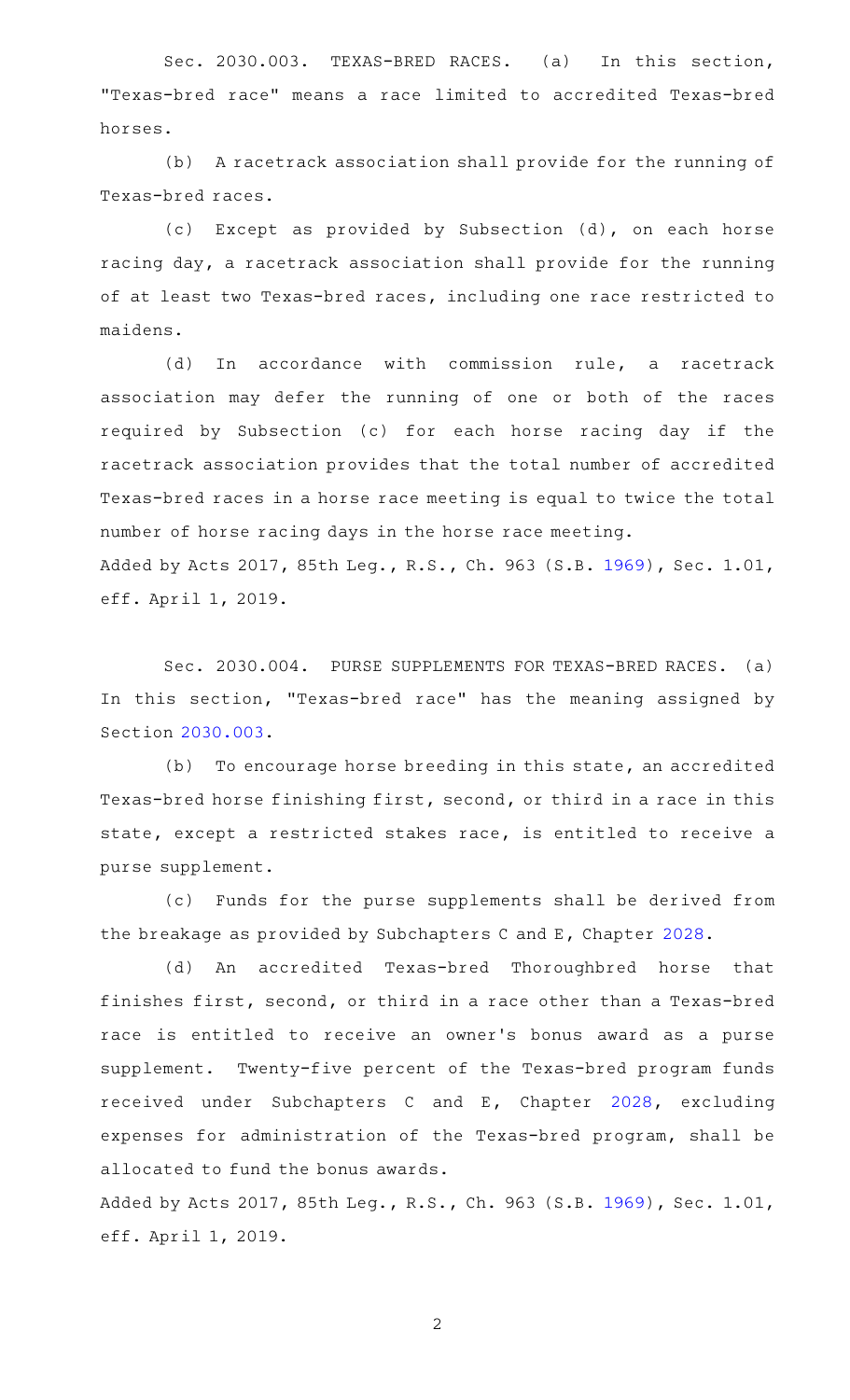Sec. 2030.005. EQUITABLE NUMBER OF RACES FOR EACH BREED. (a) A racetrack association that conducts a horse race meeting for more than one breed of horse at one racetrack shall provide that the number of races run by each breed on each day is equitable as determined by the commission under Section [2029.003.](http://www.statutes.legis.state.tx.us/GetStatute.aspx?Code=OC&Value=2029.003)

(b) The commission by rule or by order may allow an exception to Subsection (a) if an insufficient number of horses of a breed are available to provide sufficient competition. Added by Acts 2017, 85th Leg., R.S., Ch. 963 (S.B. [1969](http://www.legis.state.tx.us/tlodocs/85R/billtext/html/SB01969F.HTM)), Sec. 1.01, eff. April 1, 2019.

Sec. 2030.006. EQUITABLE STABLING. A racetrack association that conducts a horse race meeting for more than one breed of horse at one racetrack shall provide on-track stalls on an equitable basis as determined by the commission under Section [2029.003](http://www.statutes.legis.state.tx.us/GetStatute.aspx?Code=OC&Value=2029.003).

Added by Acts 2017, 85th Leg., R.S., Ch. 963 (S.B. [1969](http://www.legis.state.tx.us/tlodocs/85R/billtext/html/SB01969F.HTM)), Sec. 1.01, eff. April 1, 2019.

## SUBCHAPTER B. TEXAS-BRED GREYHOUNDS

Sec. 2030.051. QUALIFICATIONS OF TEXAS-BRED GREYHOUNDS. (a) Subject to this subtitle or commission rule, the state greyhound breed registry shall adopt reasonable rules to establish the qualifications of accredited Texas-bred greyhounds to promote, develop, and improve the breeding of greyhounds in this state.

(b) Rules adopted under this section are subject to approval by the commission.

Added by Acts 2017, 85th Leg., R.S., Ch. 963 (S.B. [1969](http://www.legis.state.tx.us/tlodocs/85R/billtext/html/SB01969F.HTM)), Sec. 1.01, eff. April 1, 2019.

Sec. 2030.052. STATE GREYHOUND BREED REGISTRY. The officially designated state greyhound breed registry for accredited Texas-bred greyhounds is the Texas Greyhound Association.

Added by Acts 2017, 85th Leg., R.S., Ch. 963 (S.B. [1969](http://www.legis.state.tx.us/tlodocs/85R/billtext/html/SB01969F.HTM)), Sec. 1.01, eff. April 1, 2019.

3